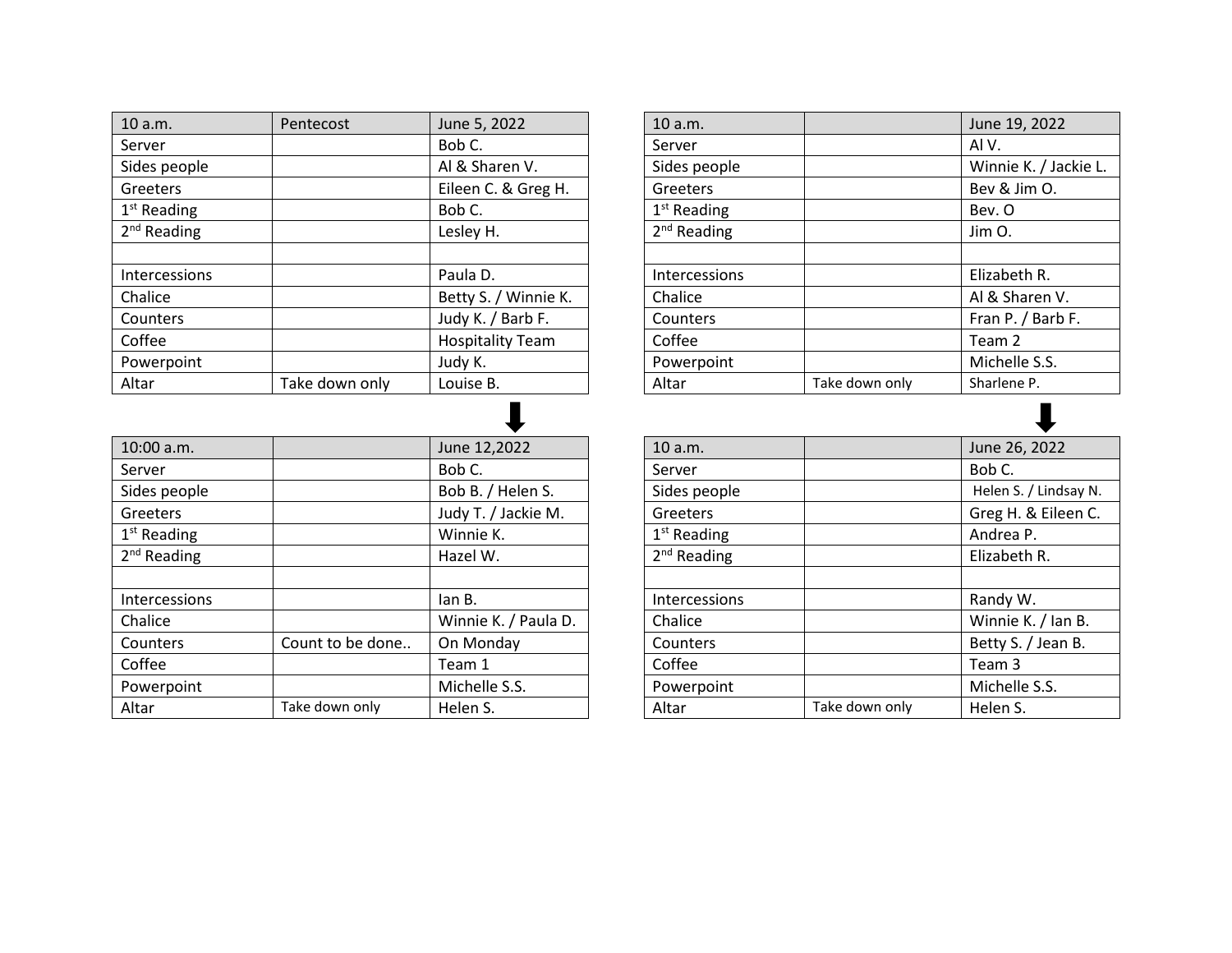| 10:00 a.m.           |                | July 3, 2022          |
|----------------------|----------------|-----------------------|
| Server               |                | Bob C.                |
| Sides people         |                | No one available      |
| Greeters             |                | Bev & Jim O.          |
| $1st$ Reading        |                | Debbie C.             |
| $2nd$ Reading        |                | Bill C.               |
|                      |                |                       |
| <b>Intercessions</b> |                | Bob C.                |
| Chalice              |                | Winnie K / Charlie H. |
| Counters             | Count done on  | Monday.               |
| Coffee               |                | Team 5                |
| Powerpoint           |                | Judy K.               |
| Altar                | Take down only | Avail. Guild members  |

| 10:00 a.m.           |                | July 10,2022         |
|----------------------|----------------|----------------------|
| Server               |                | AIV.                 |
| Sides people         |                | Bob B. / Helen S.    |
| Greeters             |                | Joan H. / Lenora G.  |
| $1st$ Reading        |                | Elizabeth R.         |
| $2nd$ Reading        |                | Andrea P.            |
|                      |                |                      |
| <b>Intercessions</b> |                | Elizabeth R.         |
| Chalice              |                | Betty S. / Ian B.    |
| Counters             | Done on        | On Monday            |
| Coffee               |                | Team 4               |
| Powerpoint           |                | Judy K.              |
| Altar                | Take down only | Avail. Guild members |

| 10:00 a.m.           |               | July 17,2022          |
|----------------------|---------------|-----------------------|
| Server               |               | Bob C.                |
| Sides people         |               | Lindsay N./ Winnie K. |
| Greeters             |               | Greg H. & Eileen C.   |
| $1st$ Reading        |               | Winnie K.             |
| $2nd$ Reading        |               | Betty S.              |
|                      |               |                       |
| <b>Intercessions</b> |               | Randy W.              |
| Chalice              |               | Al & Sharen V.        |
| Counters             | Count done on | Monday                |
| Coffee               |               | Team 1                |
| Powerpoint           |               | *No one available*    |
| Altar                |               | Avail. Guild members  |

| $10:00$ a.m.         | July 24,2022          |
|----------------------|-----------------------|
| Server               | Bob C.                |
| Sides people         | Winnie K. / Jackie L. |
| Greeters             | No one available      |
| $1st$ Reading        | Elizabeth R.          |
| $2nd$ Reading        | Bob C.                |
|                      |                       |
| <b>Intercessions</b> | Paula D.              |
| Chalice              | Paula D. / Charlie H. |
| Counters             | Fran P. / Barb F.     |
| Coffee               | Team 3                |
| Powerpoint           | Michelle S.S.         |
| Alar                 | Avail. Guild members  |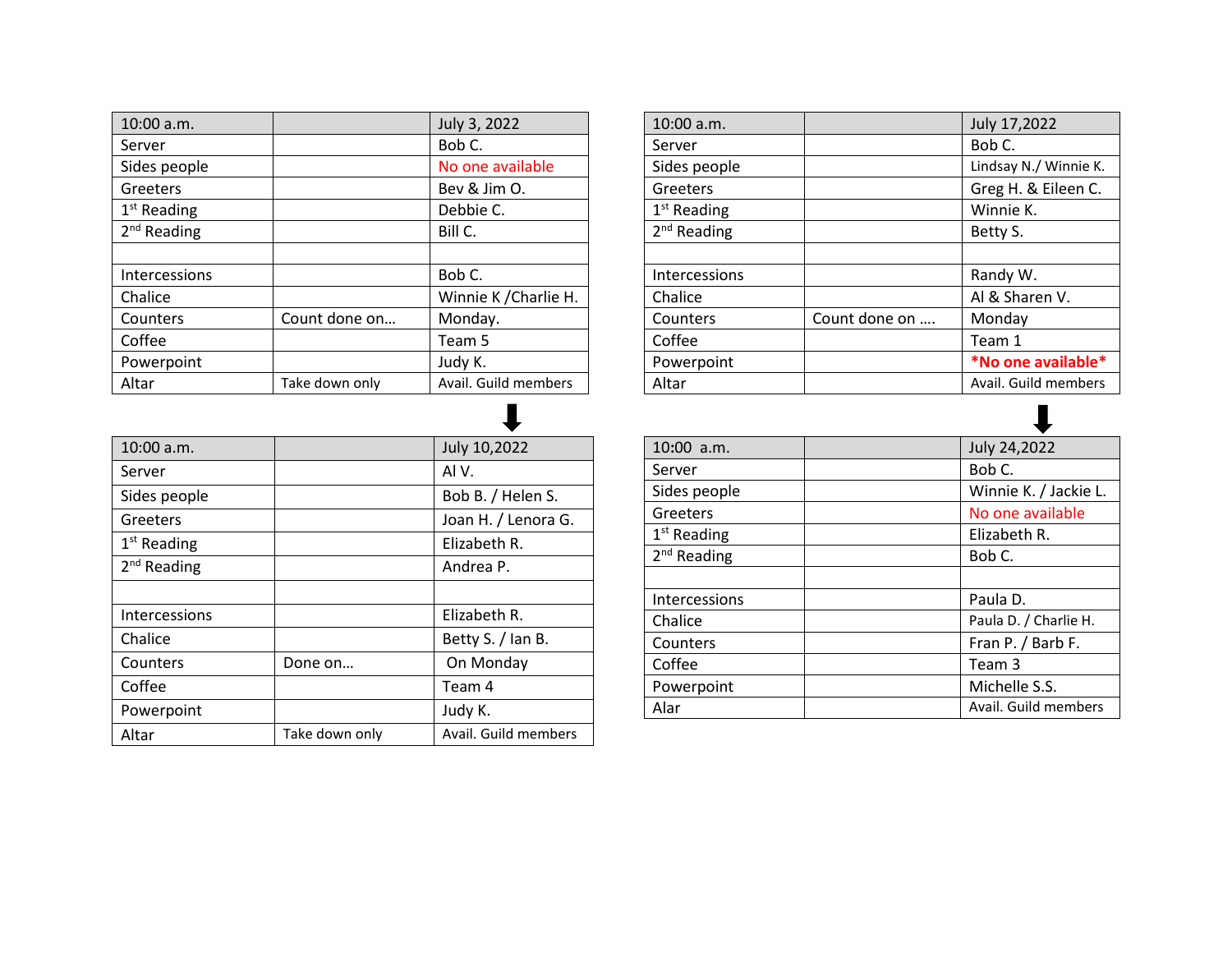| 10:00 a.m.           |                | July 31, 2022        |
|----------------------|----------------|----------------------|
| Server               |                | Bob C.               |
| Sides people         |                | Lindsay N./Winnie K. |
| Greeters             |                | Bev & Jim O.         |
| $1st$ Reading        |                | Bill C.              |
| $2nd$ Reading        |                | Debbie C.            |
|                      |                |                      |
| <b>Intercessions</b> |                | Bob C.               |
| Chalice              |                | Betty S./ Ian B.     |
| Counters             |                | Judy K./ Fran P.     |
| Coffee               |                | Team 4               |
| Powerpoint           |                | Judy K.              |
| Altar                | Take down only | Avail. Guild members |

| 10:00 a.m.           |                | August 7,2022        |
|----------------------|----------------|----------------------|
| Server               |                | AIV.                 |
| Sides people         |                | Judy K. / Jackie L.  |
| Greeters             |                | Greg H. & Eileen C.  |
| $1st$ Reading        |                | Bev O.               |
| $2nd$ Reading        |                | Jim O.               |
|                      |                |                      |
| <b>Intercessions</b> |                | Hazel W.             |
| Chalice              |                | Charlie H./ Al V.    |
| Counters             | Count done on  | Monday               |
| Coffee               |                | Team 2               |
| Powerpoint           |                | Michelle S.S.        |
| Altar                | Take down only | Avail. Guild members |

| $10:00$ a.m.         |                | August 14, 2022      |
|----------------------|----------------|----------------------|
| Server               |                | Bob C.               |
| Sides people         |                | Al & Sharen V.       |
| Greeters             |                | Joan H. / Lenora G.  |
| $1st$ Reading        |                | Hazel W.             |
| $2nd$ Reading        |                | lan B.               |
|                      |                |                      |
| <b>Intercessions</b> |                | Randy W.             |
| Chalice              |                | Al & Sharen V.       |
| Counters             | Count done on  | Monday               |
| Coffee               |                | Team 5               |
| Powerpoint           |                | Michelle S.S.        |
| Altar                | Take down only | Avail. Guild members |

| 10:00 a.m.    |                    | August 21,2022         |
|---------------|--------------------|------------------------|
| Server        |                    | Bob C.                 |
| Sides people  |                    | Helen S. / Jackie L.   |
| Greeters      |                    | Judy T. / Betty S.     |
| $1st$ Reading |                    | Andrea P.              |
| $2nd$ Reading |                    | Betty S.               |
|               |                    |                        |
| Intercessions |                    | Paula D.               |
| Chalice       |                    | Winnie K. / Charlie H. |
| Counters      | Count will be done | Monday                 |
| Coffee        |                    | Team 4                 |
| Powerpoint    |                    | Judy K.                |
| Altar         | Take down only     | Avail. Guild members   |